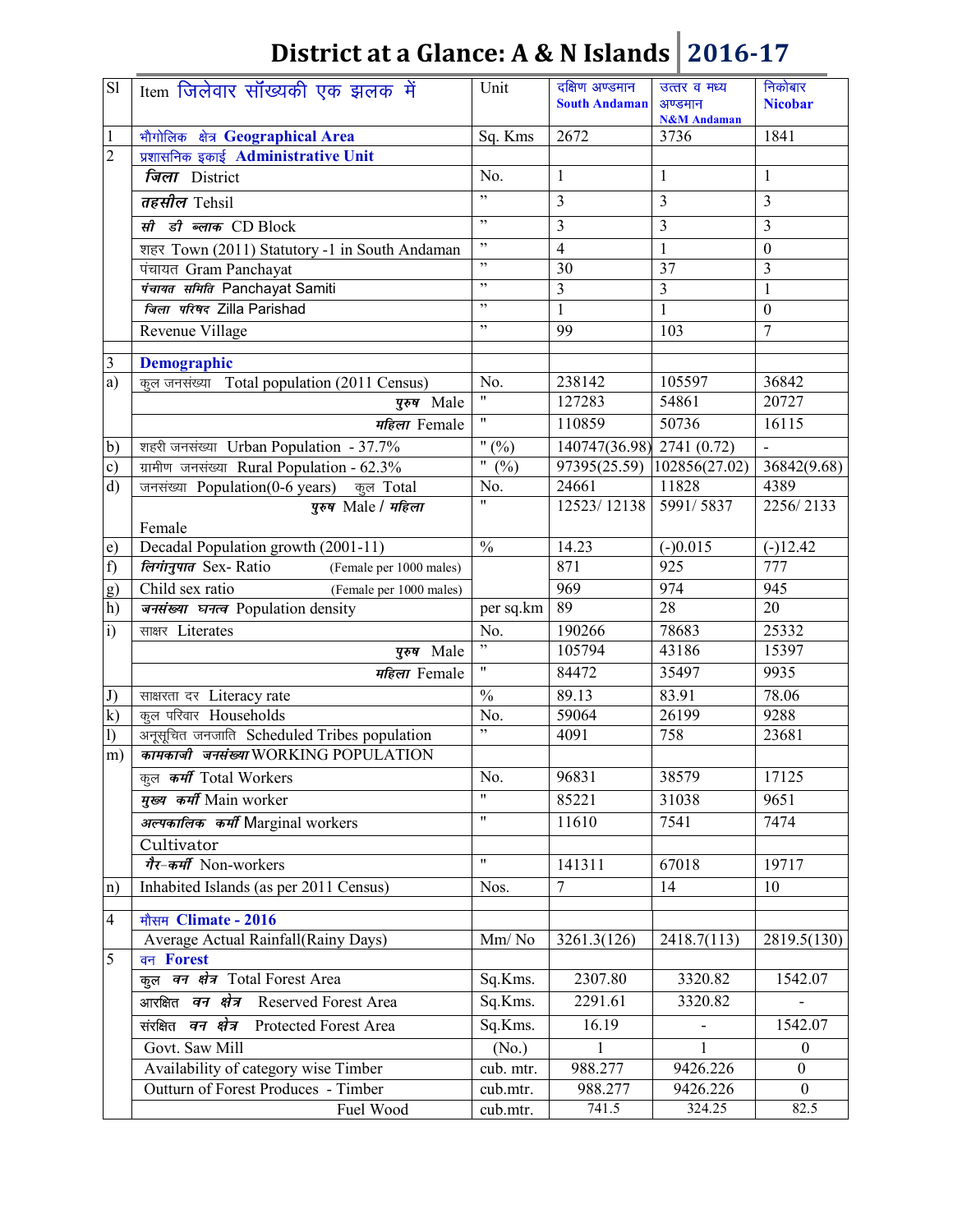| S1             | Item जिलेवार सॉंख्यकी एक झलक में                              | Unit                           | दक्षिण अण्डमान<br><b>South Andaman</b> | उत्तर व मध्य<br>अण्डमान<br><b>N&amp;M</b> Andaman | निकोबार<br><b>Nicobar</b> |
|----------------|---------------------------------------------------------------|--------------------------------|----------------------------------------|---------------------------------------------------|---------------------------|
| 6              | कृषि AGRICULTURE                                              |                                |                                        |                                                   |                           |
|                | अनाज Cereals                                                  |                                |                                        |                                                   |                           |
|                | क्षेत्रफल Area -<br>धान Paddy                                 | Hects.                         | 185.1                                  | 4684.70                                           | 6.67                      |
|                | मक्का Maize                                                   |                                | 54.00                                  | 49.50                                             | 0.00                      |
|                | मुख्य उत्पाद Production - धान Paddy                           | Mt                             | 502.00                                 | 12082.00                                          | 9.54                      |
|                | मक्का Maize                                                   | ,                              | 99.52                                  | 116.80                                            | 0.00                      |
|                | बागानी फसल Plantations Crops                                  |                                |                                        |                                                   |                           |
|                | क्षेत्रफल Area नरियल Coconut                                  | Hects.                         | 3564.00                                | 3675.00                                           | 14840.00                  |
|                | सुपारी Arecanut                                               | , ,                            | 2191.00                                | 1546.00                                           | 888.50                    |
|                | काजू Cashewnut                                                | , ,                            | 19.00                                  | 73.50                                             | 356.50                    |
|                | मुख्य उत्पाद Production -Coconut                              | (M/nuts)                       | 16.80                                  | 20.00                                             | 96.20                     |
|                | सूपारी Arecanut                                               | Mt                             | 5721.00                                | 4788.00                                           | 99.00                     |
|                | काजू Cashewnut                                                | , 2, 3                         | 24.00                                  | 0.78                                              | 18.15                     |
|                | पुष्प कृषि Floriculture -<br>क्षेत्रफल<br>Area                | (हेक्टेयर)                     | 184.20                                 | 41.23                                             | 2.23                      |
|                | उत्पादन<br>Production                                         | $\overline{(\vec{r},z)}$       | 57.83                                  | 51.41                                             | 6.68                      |
|                | सब्जियॉ VEGETABLE                                             |                                |                                        |                                                   |                           |
|                | क्षेत्रफल Area                                                | (हेक्टेयर)                     | 1609.24                                | 2871.00                                           | 311.00                    |
|                | उत्पादन Production                                            | $(\vec{r},\vec{c})$            | 9072.00                                | 22959.00                                          | 733.00                    |
|                | फल Fruits<br>क्षेत्रफल<br>Area                                | (हेक्टेयर)                     | 897.45                                 | 2178.4                                            | 1398.27                   |
|                | उत्पादन Production                                            | $\overline{(\vec{r},\vec{c})}$ | 11100.60                               | 12817.98                                          | 2556.89                   |
| $\overline{7}$ | पशुपालन ANIMAL HUSBANDRY पशुधन जनसंख्या Livestock Census 2012 |                                |                                        |                                                   |                           |
|                | पशुधन Live stock Population (Census 2012)                     | No.                            | 49555                                  | 72006                                             | 33180                     |
|                | कुक्कुट Poultry Population (Census 2012)                      | , 1                            | 665422                                 | 408345                                            | 91596                     |
|                | पशु चिकित्सालय Veterinary Hospital                            | No.                            | $\overline{4}$                         | $\overline{3}$                                    | $\overline{2}$            |
|                | पशुचकित्सा दवाखाना Veterinary Dispensary                      | ,                              | 6                                      | $\overline{3}$                                    | $\overline{3}$            |
|                | पशुचकित्सा उप-दवाखाना Veterinary Sub-dispensary               | , 2, 3                         | 15                                     | 28                                                | 6                         |
|                | कृत्रिम गर्भाधान केन्द्र Artificial Insemination Centre       | $, ,$                          | $\overline{10}$                        | $\overline{6}$                                    | $\mathbf 1$               |
|                | कृत्रिमगर्भाधान उपकेन्द्र Artificial Insemination Sub Centre  | $, ,$                          | 12                                     | 22                                                | $\theta$                  |
|                | पशु चिकित्सा पोलिक्लिनिक Veterinary Polyclinic                | , ,                            | 1                                      | $\mathbf{0}$                                      | $\boldsymbol{0}$          |
|                | पशुरोग निदान प्रयोगशाला Animal Disease Diagnostic<br>Lab      | $, \,$                         | $\mathbf{0}$                           | $\theta$                                          | $\mathbf{0}$              |
|                | रोग जाँच प्रयोगशाला Disease Investigation Laboratory          | $, ,$                          | 3                                      | $\overline{2}$                                    | 1                         |
|                | पशु चिकित्सक Veterinary Doctors                               | , 0                            | 17                                     | $\overline{9}$                                    | 5                         |
|                | पराचिकित्सा कर्मी Para Medical Staff                          | , ,                            | 136                                    | 100                                               | 47                        |
|                | दृ <i>ध</i> Milk<br>Production - उत्पादन                      | टन                             | 6916                                   | 5957                                              | 553                       |
|                | अण्डा(लाख में) Egg                                            | (No. in Lakh)                  | 576.27                                 | 390.02                                            | 65.97                     |
|                | Chicks - Sale                                                 | No.                            | 81548                                  | 21007                                             | 16472                     |
|                | कुक्कुट Poultry -Sale                                         | No.                            | 123500                                 | 14030                                             | 3012                      |
| 8              | नागरिक आपूर्ति CIVIL SUPPLIES                                 |                                |                                        |                                                   |                           |
|                | गेदाम Godown/ उचित मूल्य के दुकान Fair Price Shop             | No.                            | 13/298                                 | 9/137                                             | 17/52                     |
|                | राशनकार्ड Ration Card-total                                   | , ,                            | 66277                                  | 29740                                             | 9810                      |
|                | APL (BPL renamed as PHH)                                      | $, \,$                         | 60371(4667)                            | 27289(2395)                                       | 5239(1813)                |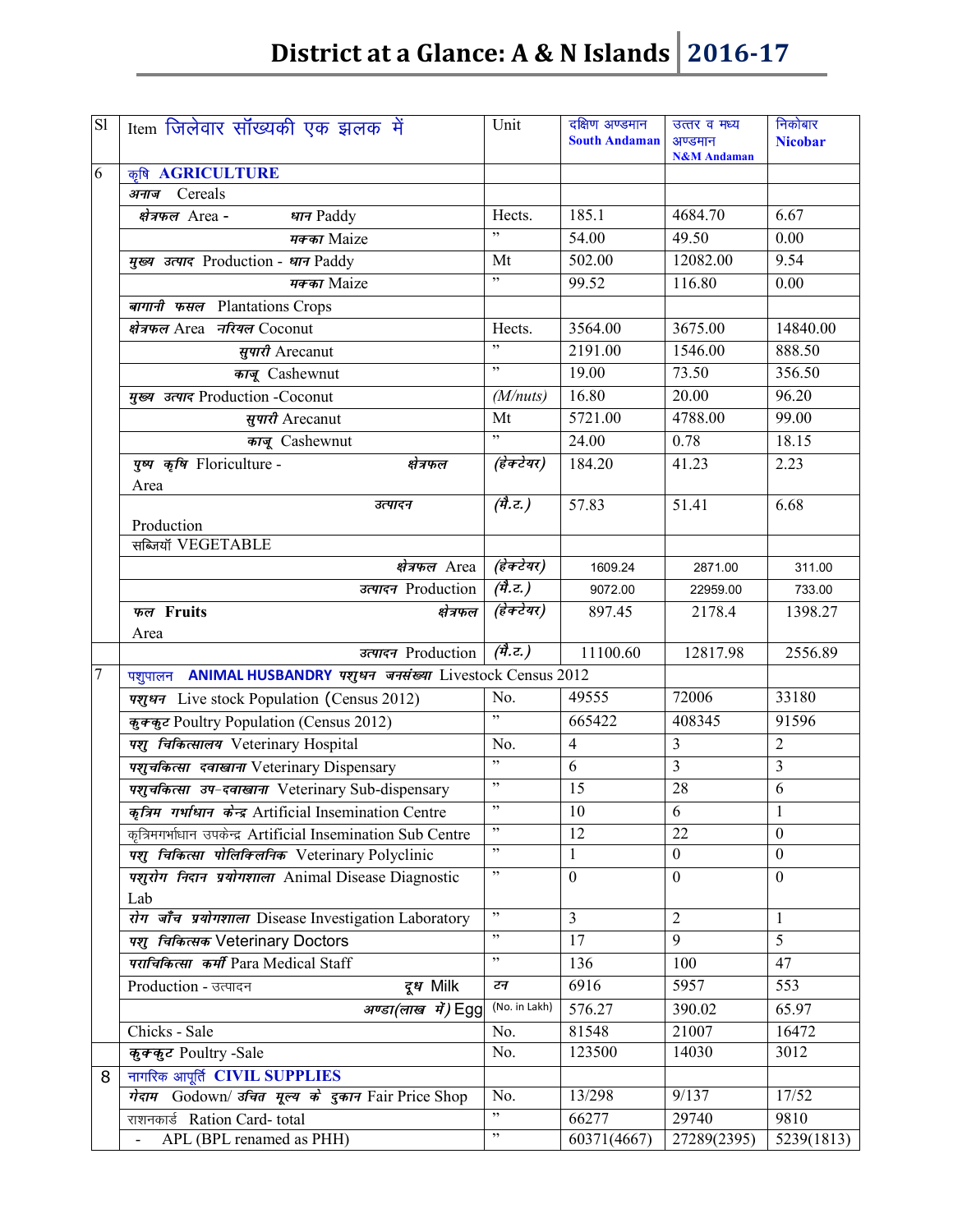|    | AAY                                                                  | , 2, 3         | 1239                 | 56                                | 2758                    |
|----|----------------------------------------------------------------------|----------------|----------------------|-----------------------------------|-------------------------|
|    | <b>LPG Connection - Domestic</b>                                     | $, ,$          | 59255                | 14251                             | 3261                    |
|    | - Commercial                                                         | , ,            | 2316                 | 555                               | 68                      |
|    | Import of food grains - Rice                                         | MT             | 14685.79             | 5676                              | 2459                    |
|    | - Wheat                                                              | MT             | 5587.34              | 1036.57                           | 113                     |
|    | - Sugar                                                              | MT             | 3091                 | 1164                              | 396                     |
| S1 | Item जिलेवार सॉख्यकी एक झलक में                                      | Unit           | दक्षिण अण्डमान       | उत्तर व मध्य                      | निकोबार                 |
|    |                                                                      |                | <b>South Andaman</b> | अण्डमान<br><b>N&amp;M</b> Andaman | <b>Nicobar</b>          |
| 9  | स्वास्थ्य <b>HEALTH</b>                                              |                |                      |                                   |                         |
|    | अस्पताल Hospitals                                                    | No.            | $\overline{2}$       | 1                                 | $\mathbf{1}$            |
|    | समुदायिक स्वास्थ्य केन्द्र Community Health Centre                   | ,              | $\mathbf{1}$         | $\overline{2}$                    | $\mathbf{1}$            |
|    | प्राथमिक स्वास्थ्य केन्द्र Primary Health Centre                     | , 0            | 10                   | 8                                 | $\overline{4}$          |
|    | शहरी स्वास्थ्य केन्द्र Urban Health Centre                           | , ,            | 5                    | $\mathbf{0}$                      | $\boldsymbol{0}$        |
|    | उप केन्द्र Sub-Centre                                                | , ,            | 40                   | 42                                | 37                      |
|    | होमियो दवाख़ाना Homeo Dispensary                                     | , 2, 3         | $\mathbf{1}$         | $\overline{3}$                    | $\overline{\mathbf{3}}$ |
|    |                                                                      | , 0            |                      | $\boldsymbol{0}$                  | $\boldsymbol{0}$        |
|    | आयुर्वेदिक दवाखाना Ayurvedic Dispensary                              | , ,            | $\mathbf{1}$         |                                   |                         |
|    | उपलब्ध शय्या Beds Available                                          |                | 660                  | 220                               | 195                     |
|    | संस्थागत प्रसव Institutional delivery (2014)                         | $\frac{0}{0}$  | 73.53                | 17.20                             | 9.25                    |
|    | Birth registered - RBD 2016                                          | No.            | 3682                 | 787                               | 428                     |
|    | Death registered - RBD 2016                                          | No.            | 1506                 | 554                               | 291                     |
| 10 | सहकारिता CO-OPERATION                                                |                |                      |                                   |                         |
|    | सहकारी समितियाँ Societies                                            | No.            | 1221                 | 685                               | 129                     |
|    | सदस्यता Membership                                                   | , ,            | 71223                | 19362                             | 5461                    |
|    |                                                                      | , 2, 3         | 950                  | 568                               | 97                      |
|    | कार्यरत समितियां Functioning Societies                               |                |                      |                                   |                         |
| 11 | शिक्षा EDUCATION                                                     |                |                      |                                   |                         |
|    | संस्थान Institutions (includes higher& technical)                    | No.<br>,       | 227                  | 190                               | 59                      |
|    | नामांकन Enrolment (includes higher& technical)                       | $, ,$          | 59606                | 23979                             | 6587                    |
|    | अनुसूचित जनजाति छात्र Schedule Tribe (includes higher&<br>technical) |                | 1758                 | 276                               | 4657                    |
|    | शिक्षक Teachers                                                      | , ,            | 3504                 | 1755                              | 542                     |
|    | <b>Higher &amp; Technical Institution</b>                            |                |                      |                                   |                         |
|    | राजकीय महाविद्यालय (JNRM, ANCOL) & MG College                        | , 2, 3         | $\overline{2}$       | 1                                 | $\pmb{0}$               |
|    | डॉ बी. आर. अम्बेडकर प्रौद्योगिकी संस्थान DBRAIT                      | $\mathbf{z}$   | 1                    | $\Omega$                          | 0                       |
|    | आइ टी आइ ITI                                                         | ,,             | 1                    | 1                                 | $\Omega$                |
|    | शिक्षक प्रशिक्षण संस्थान DIET                                        | , 0            | 1                    | $\boldsymbol{0}$                  | $\mathbf{0}$            |
|    | शिक्षा स्नातक महाविद्यालय B. Ed. College                             | , 2, 3         | 1                    | $\mathbf{0}$                      | $\boldsymbol{0}$        |
|    | परिचर्या (नर्सिग) विद्यालय Nursing School                            | $, \,$         | $\mathbf{1}$         | $\boldsymbol{0}$                  | $\boldsymbol{0}$        |
|    | ए.एन.एम./स्वा.क. विद्यालय ANM/HW School                              | , 0            | 1                    | $\mathbf{0}$                      | $\mathbf{0}$            |
|    |                                                                      | , 2, 3         |                      |                                   |                         |
|    | समुद्र व समुद्री जीवविज्ञान Ocean Science & Marine Biology           | $\zeta\,\zeta$ | $\mathbf{1}$         | $\overline{0}$                    | $\overline{0}$          |
|    | चिकित्सा विद्यालय<br><b>ANIIMS Medical college</b>                   |                | $\mathbf{1}$         | $\boldsymbol{0}$                  | $\mathbf{0}$            |
|    | Dropout rate<br>Primary                                              |                | 1.9                  | $\boldsymbol{0}$                  | 2.51                    |
|    | Elementary                                                           |                | 0.22<br>0.88         | 0.09<br>1.18                      | 5.14<br>4.73            |
|    | Secondary                                                            |                |                      |                                   |                         |
| 12 | निर्वाचन ELECTION                                                    |                |                      |                                   |                         |
|    | मतदाता Total Electors(जारी पहचानपत्र Identity Cards                  | No. $(\%)$     | 177099(100)          | 75794 (100)                       | 25043(99.3)             |
|    | issued)                                                              |                |                      |                                   |                         |
| 13 | मत्स्यकीय FISHERIES                                                  |                |                      |                                   |                         |
|    | देशी मत्स्यहरण नौका Fishing Country Craft                            | No.            | 428                  | 784                               | 338                     |
|    | मछली उतरने का केन्द्र Fish Landing Centre (No.)                      | $, \,$         | 2                    | 4                                 | $\mathbf{0}$            |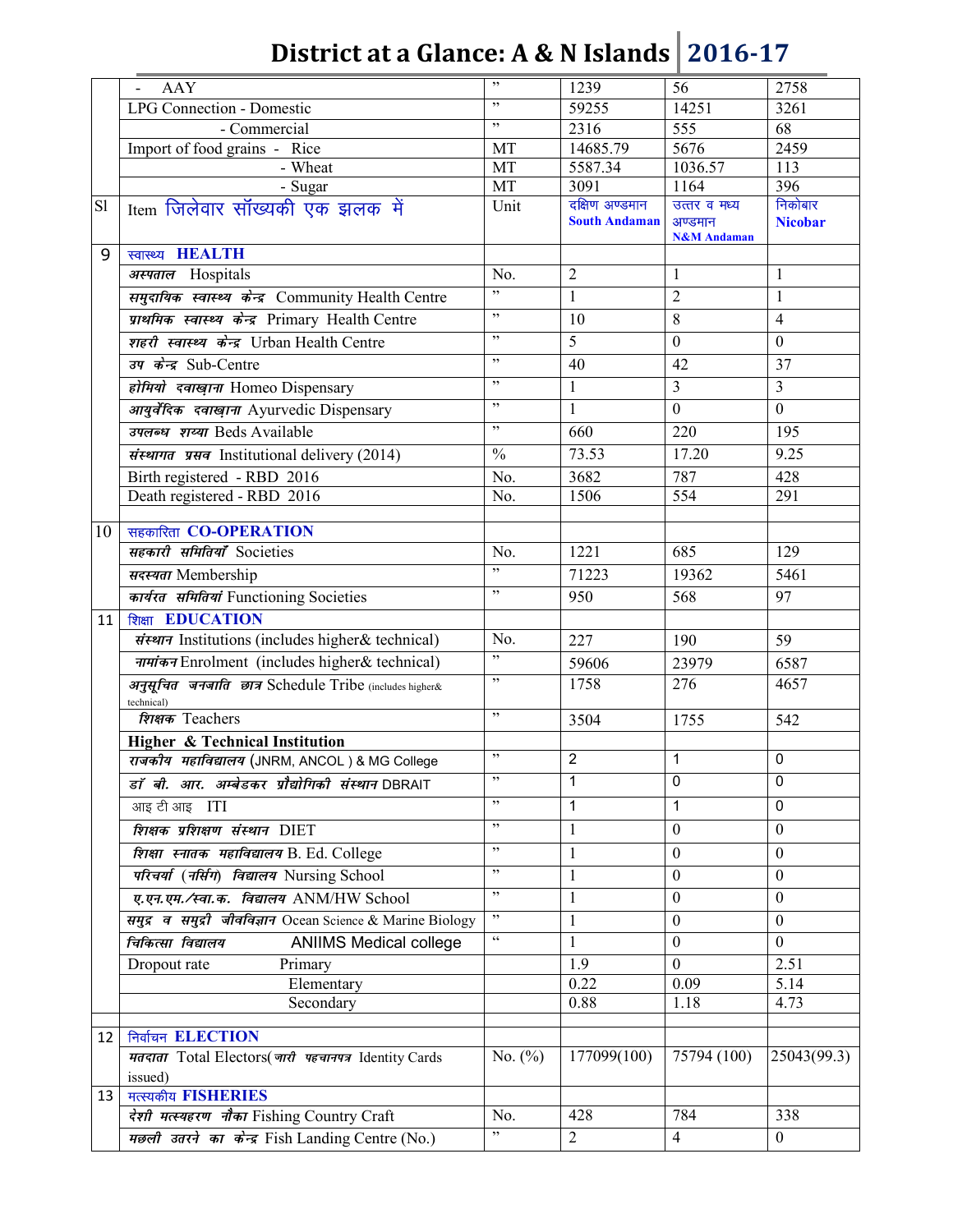| <i>मत्स्यहरण जलयान</i> Mechanized Fishing Vessels- | No.    | 570      | 516     | 169 |
|----------------------------------------------------|--------|----------|---------|-----|
| Traditional                                        |        |          |         |     |
| - <i>मशीनीकुत जलयान</i> Mechanized Boat            | , 7    | 81       |         |     |
| Cold Storage (Govt. & Pvt.)                        | 22     |          |         |     |
| कल मछली Total Fish Landed                          | tonnes | 29330.53 | 9096.47 | 380 |
| Marine                                             | tones  | 29282    | 8919    | 380 |
| Inland                                             | tones  | 48.53    | 177 47  |     |

| SI              | Item जिलेवार सॉख्यकी एक झलक में                             | Unit              | दक्षिण अण्डमान<br><b>South Andaman</b> | उत्तर व मध्य<br>अण्डमान<br><b>N&amp;M</b> Andaman | निकोबार<br><b>Nicobar</b> |
|-----------------|-------------------------------------------------------------|-------------------|----------------------------------------|---------------------------------------------------|---------------------------|
| 14              | उद्योग INDUSTRIES उद्योग प्रकार Type of Industries(2015-16) |                   |                                        |                                                   |                           |
|                 | लकड़ी आधारित/ कृषि आधारित Wood Based/ Agro Based            | ,                 | 183/105                                | 55/31                                             | $5/18$                    |
|                 | समुद्र आधारित Marine Based                                  | $\, , \,$         | 60                                     | $\overline{7}$                                    | 3                         |
|                 | विद्युत उपकरण मरम्मत Electronic Equipment Repair            | , ,               | 106                                    | 29                                                | $\mathbf{1}$              |
|                 | होटल और रेस्तराँ Hotel & Restaurant (Registered)            | $, \,$            | $\overline{55}$                        | $\overline{3}$                                    | $\boldsymbol{0}$          |
|                 | पर्यटन आधारित Tourism Based                                 | $, \,$            | 10                                     | $\mathbf{1}$                                      | $\mathbf{0}$              |
| 15              | रोजगार EMPLOYMENT                                           |                   |                                        |                                                   |                           |
|                 | रोजगार कार्यालय Employment Exchange                         | No.               | $\mathbf{1}$                           | $\boldsymbol{0}$                                  | $\boldsymbol{0}$          |
|                 | जिला रोजगार कार्यालय District Employment Exchange           | , ,               | $\boldsymbol{0}$                       | $\boldsymbol{0}$                                  | $\mathbf{1}$              |
|                 | रोजगार सहायता ब्यूरो Assistance Employment Bureau           | ,,                | 1                                      | $\mathbf{1}$                                      | $\overline{2}$            |
|                 | Applicant registered -Total                                 | No.               | 34584                                  | 9618                                              | 803                       |
|                 | Male (Female)                                               | ,                 | 18920(15664)                           | 4892(4726)                                        | 588(215                   |
|                 | श्रम LABOUR                                                 |                   |                                        |                                                   |                           |
|                 | दुकान/वाणिज्य स्थापना Shop/Commercial Establishment         | No.               | 934                                    | 795                                               | 144                       |
|                 | नियोजित Employment                                          | ,                 | 1859                                   | 612                                               | 236                       |
|                 | रेस्तराँ Restaurants (2013-14)/ नियोजित Employment(Reg.)    | $, ,$             | 26/186                                 | 69/78                                             | 13/25                     |
| 16              | न्याय व व्यवस्था LAW & ORDER                                |                   |                                        |                                                   |                           |
|                 | पुलिस स्टेशन Police Stations / outpost                      | No.               | 12/8                                   | 7/9                                               | $5/4$                     |
|                 | अग्नि शमन स्टेशन/ एच एफ रेडियो स्टेशन                       | ,,                | 11/5                                   | 7/10                                              | 5/9                       |
|                 | Fire Stations/ HF Radio Stations                            |                   |                                        |                                                   |                           |
|                 | <b>Total Accidents</b>                                      | $, ,$<br>$, ,$    | 169                                    | 62                                                | 5                         |
|                 | अपराध Crimes / आत्महत्या Suicides                           |                   | 2197/85                                | 1046/60                                           | 211/7                     |
| 17 <sup>1</sup> | विद्युत POWER                                               |                   |                                        |                                                   |                           |
|                 | DE set (Power house)                                        | No.               | 62(15)                                 | $\overline{47}$ (13)                              | 69(25)                    |
|                 | स्थापित क्षमता Installed capacity                           | <b>KWH</b><br>, , | 76909                                  | 20346                                             | 12193                     |
|                 | उत्पादन Generation                                          | $, ,$             | 244953185                              | 46291182                                          | 18772130                  |
|                 | उपभोग Consumption                                           | $, \,$            | 200723024                              | 36719095                                          | 15441253                  |
|                 | Villages Electrified (Household Electrified)                | , 2               | 106(71859)                             | 137(28384)                                        | 98(8518)                  |
|                 | <b>Total Consumers</b>                                      |                   | 86383                                  | 33957                                             | 9949                      |
| 18              | परिवहन TRANSPORT                                            |                   |                                        |                                                   |                           |
|                 | - STS Units /Depot<br>Land                                  | No.               | 5/2                                    | 4/1                                               | $\overline{5}$            |
|                 | - (Buses owned by Dept.)                                    | ,                 | 138                                    | 103                                               | 27                        |
|                 | - Buses on road (Govt.)                                     |                   | 130                                    | 95                                                | 22                        |
|                 | - Helipad (as on 31.3.2013)<br>Air                          | ,,<br>$, \,$      | 8                                      | 3                                                 | 7                         |
|                 | - Minor Port /Jetties (PMB)<br>Sea                          |                   | 8/25                                   | $5/14$                                            | 12/13                     |
| 19              | समाज कल्याण SOCIAL WELFARE                                  |                   |                                        |                                                   |                           |
|                 | आंगनवाड़ी / लघु आंगनवाड़ी Anganwadi/ Mini Anganwadi         | $, \,$            | 372/1                                  | 241/28                                            | 76/2                      |
|                 | वृद्धाश्रम/निराश्रित आश्रम Old age home /Destitute home     | $, \,$            | 1/1                                    | 0/0                                               | 0/0                       |
|                 | डे केयर सेन्टर Day Care Centre for Children                 | ,,                | $\boldsymbol{0}$                       | $\boldsymbol{0}$                                  | 1                         |
|                 | कामगार महिला आवास Working Women's Hostel                    | $, \,$            | $\overline{2}$                         | $\mathbf{0}$                                      | $\mathbf{1}$              |
|                 | अनाथ आश्रम∕ किशोर गृह Orphan Home/Juvenile Home             | $, \,$            | 2/1                                    | 0/0                                               | 0/0                       |